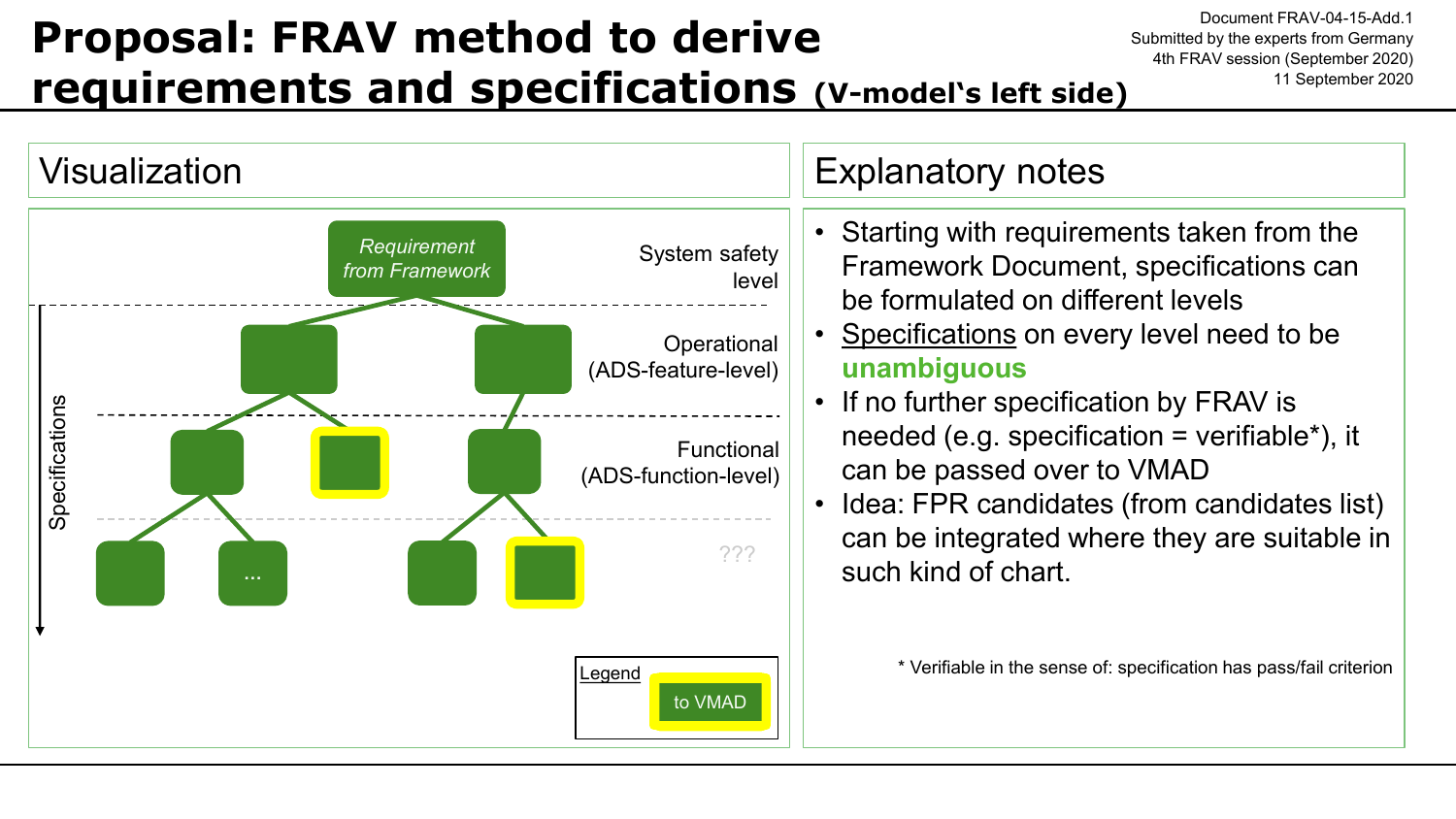## **Cooperation FRAV and VMAD**

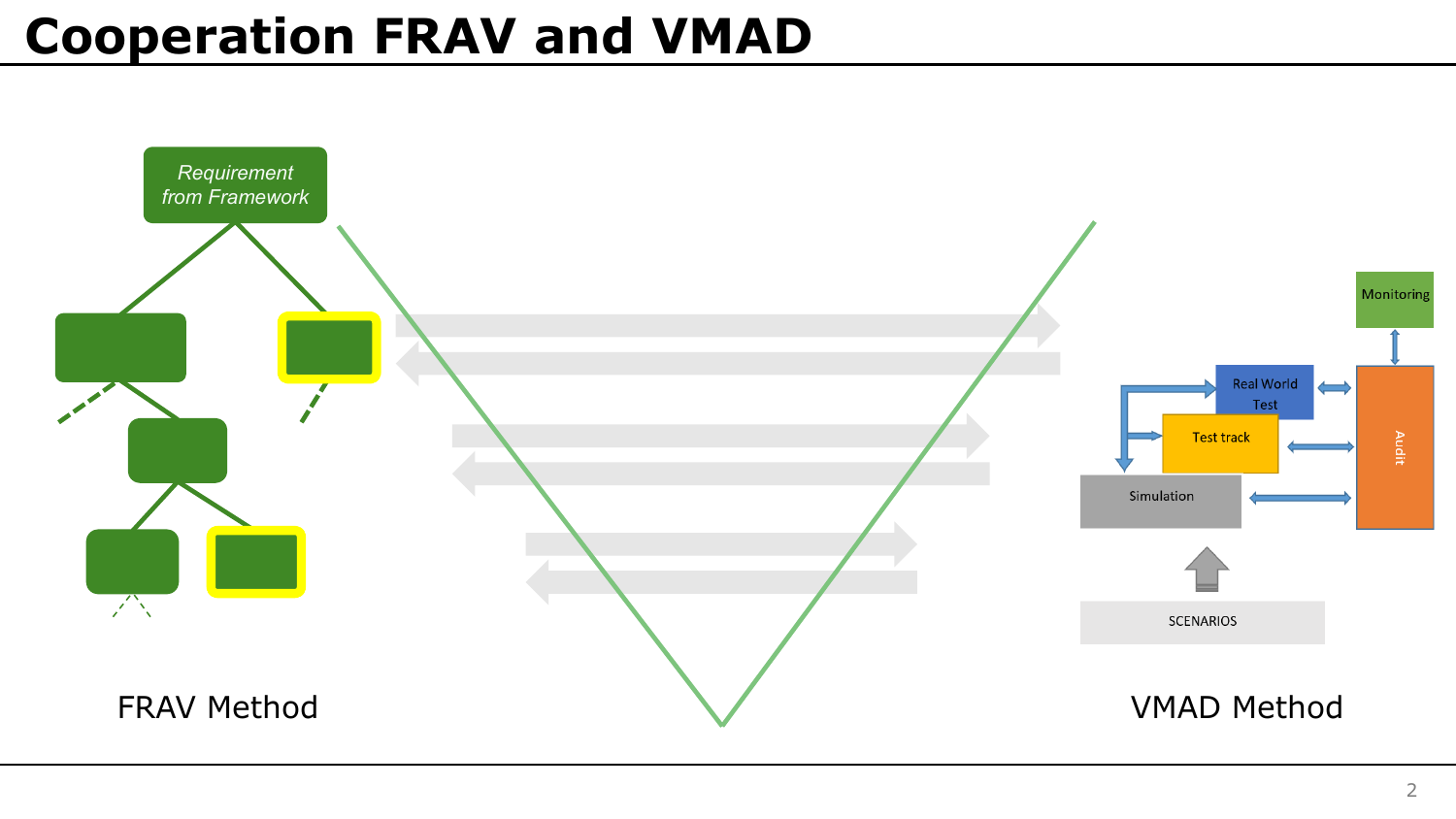## **Proposed idea of when to pass a specification to VMAD**

Question to ask: Is there a clear pass/fail criterion?

- Requirement example: "An automated/autonomous vehicle shall not cause any non-tolerable risk."
- − Answer: There is no clear pass/fail criterion. Further specification by FRAV is needed.
- Specification example: "Follow Traffic Regulations"
- Answer: There is a clear pass/fail criterion. No further specification needed.